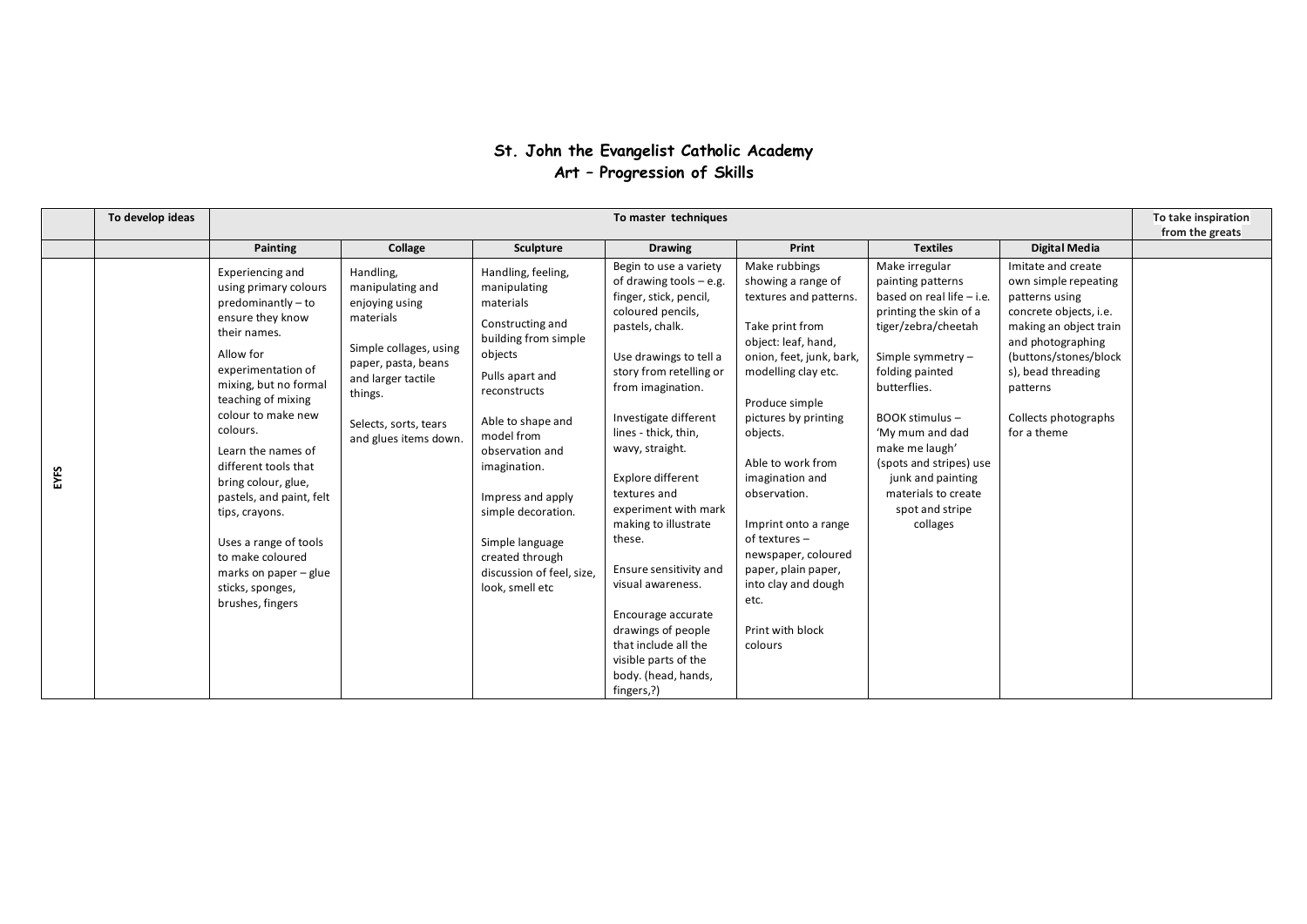| ī<br>Year | Can investigate<br>and use materials<br>and processes to<br>communicate<br>ideas.<br>Can identify<br>colours textures,<br>smells and sounds<br>in the<br>environment.<br>Can investigate<br>and use drawing<br>and painting<br>materials and<br>techniques to<br>create a range of<br>visual effects.<br>Can identify ways<br>in which artists<br>represent their<br>ideas.<br>Can use descriptive<br>and expressive<br>vocabulary to talk<br>about their work.<br>Can plan their<br>work.<br>Can identify what<br>they might like to<br>change or improve<br>in their work. | Ensure they know the<br>names of all the<br>colours.<br>Begin to introduce<br>mixing of colours to<br>make new colours.<br>Find collections of<br>colour - different<br>sorts of green, blue,<br>purple etc. Use<br>language to evaluate -<br>light/dark<br>Continues to explore<br>applying colour with a<br>range of tools for<br>enjoyment<br><b>Experiment creating</b><br>repeating patterns on<br>paper using drawing<br>or printing of own<br>design. | Build on skills of using<br>various materials to<br>make collages -using<br>some smaller items.<br>Has an idea of<br>adhesives and decides<br>which might be the<br>most effective for the<br>task. | Use both hands and<br>tools to build<br>Construct to represent<br>personal ideas.<br>Use materials to make<br>known objects for a<br>purpose, i.e puppet.<br>Cut shapes using<br>scissors.<br>Carve into media<br>using tools.<br>Pinch and roll coils<br>and slabs using a<br>modeling media.<br>Make simple joins by<br>manipulating<br>modelling material or<br>pasting carefully.<br>Discussion of weight<br>and texture. | Extend the variety of<br>drawings tools to<br>include charcoal and<br>felt tips.<br>Explore different<br>textures and<br>experiment with mark<br>- building on previous<br>experience.<br>Observe and draw<br>landscapes as<br>accurately as possible,<br>some small discussion<br>of proportion and<br>where the sky is.<br>Observe patterns in<br>the natural and man-<br>made world.<br>Ensure sensitivity and<br>visual awareness.<br>Observe anatomy -<br>encourage accurate<br>drawings of people.<br>Sketch objects in both<br>the natural and man<br>made world.<br><b>Experiment creating</b><br>repeating patterns on<br>paper using drawing<br>or printing of own<br>design. | Create patterns and<br>pictures by printing<br>from objects using<br>more than one colour.<br>(Klee)<br>Develop impressed<br>images with some<br>added pencil or<br>decorative detail.<br>Relief printing - string,<br>card, etc.<br>Use equipment and<br>media correctly, to<br>produce clean image.<br>Use appropriate<br>language to describe<br>tools, process, etc. | Awareness and<br>discussion of patterns<br>around them $-$<br>pattern hunt.<br>Simple paper and/or<br>material weaving<br>using a card loom.<br>Mix colours and paint<br>strips of paper to<br>weave with.<br>Add objects to the<br>weaving - buttons,<br>twigs, dried flowers.<br>Explore colour in<br>weaving.<br>Use texture to provide<br>information $-$ e.g.<br>manmade/natural<br>materials, a 'journey'<br>of where they have<br>been etc.<br>Sorts according to<br>specific qualities, e.g.<br>warm, cold, shiny,<br>smooth etc.<br>Discuss how textiles<br>create things -<br>curtains, clothing,<br>decoration | Is aware there are<br>famous or specialist<br>photographers.<br>Develops an<br>awareness of scale,<br>perspective,<br>movement and colour<br>in photography. |  |
|-----------|------------------------------------------------------------------------------------------------------------------------------------------------------------------------------------------------------------------------------------------------------------------------------------------------------------------------------------------------------------------------------------------------------------------------------------------------------------------------------------------------------------------------------------------------------------------------------|--------------------------------------------------------------------------------------------------------------------------------------------------------------------------------------------------------------------------------------------------------------------------------------------------------------------------------------------------------------------------------------------------------------------------------------------------------------|-----------------------------------------------------------------------------------------------------------------------------------------------------------------------------------------------------|-------------------------------------------------------------------------------------------------------------------------------------------------------------------------------------------------------------------------------------------------------------------------------------------------------------------------------------------------------------------------------------------------------------------------------|-----------------------------------------------------------------------------------------------------------------------------------------------------------------------------------------------------------------------------------------------------------------------------------------------------------------------------------------------------------------------------------------------------------------------------------------------------------------------------------------------------------------------------------------------------------------------------------------------------------------------------------------------------------------------------------------|--------------------------------------------------------------------------------------------------------------------------------------------------------------------------------------------------------------------------------------------------------------------------------------------------------------------------------------------------------------------------|---------------------------------------------------------------------------------------------------------------------------------------------------------------------------------------------------------------------------------------------------------------------------------------------------------------------------------------------------------------------------------------------------------------------------------------------------------------------------------------------------------------------------------------------------------------------------------------------------------------------------|--------------------------------------------------------------------------------------------------------------------------------------------------------------|--|
|-----------|------------------------------------------------------------------------------------------------------------------------------------------------------------------------------------------------------------------------------------------------------------------------------------------------------------------------------------------------------------------------------------------------------------------------------------------------------------------------------------------------------------------------------------------------------------------------------|--------------------------------------------------------------------------------------------------------------------------------------------------------------------------------------------------------------------------------------------------------------------------------------------------------------------------------------------------------------------------------------------------------------------------------------------------------------|-----------------------------------------------------------------------------------------------------------------------------------------------------------------------------------------------------|-------------------------------------------------------------------------------------------------------------------------------------------------------------------------------------------------------------------------------------------------------------------------------------------------------------------------------------------------------------------------------------------------------------------------------|-----------------------------------------------------------------------------------------------------------------------------------------------------------------------------------------------------------------------------------------------------------------------------------------------------------------------------------------------------------------------------------------------------------------------------------------------------------------------------------------------------------------------------------------------------------------------------------------------------------------------------------------------------------------------------------------|--------------------------------------------------------------------------------------------------------------------------------------------------------------------------------------------------------------------------------------------------------------------------------------------------------------------------------------------------------------------------|---------------------------------------------------------------------------------------------------------------------------------------------------------------------------------------------------------------------------------------------------------------------------------------------------------------------------------------------------------------------------------------------------------------------------------------------------------------------------------------------------------------------------------------------------------------------------------------------------------------------------|--------------------------------------------------------------------------------------------------------------------------------------------------------------|--|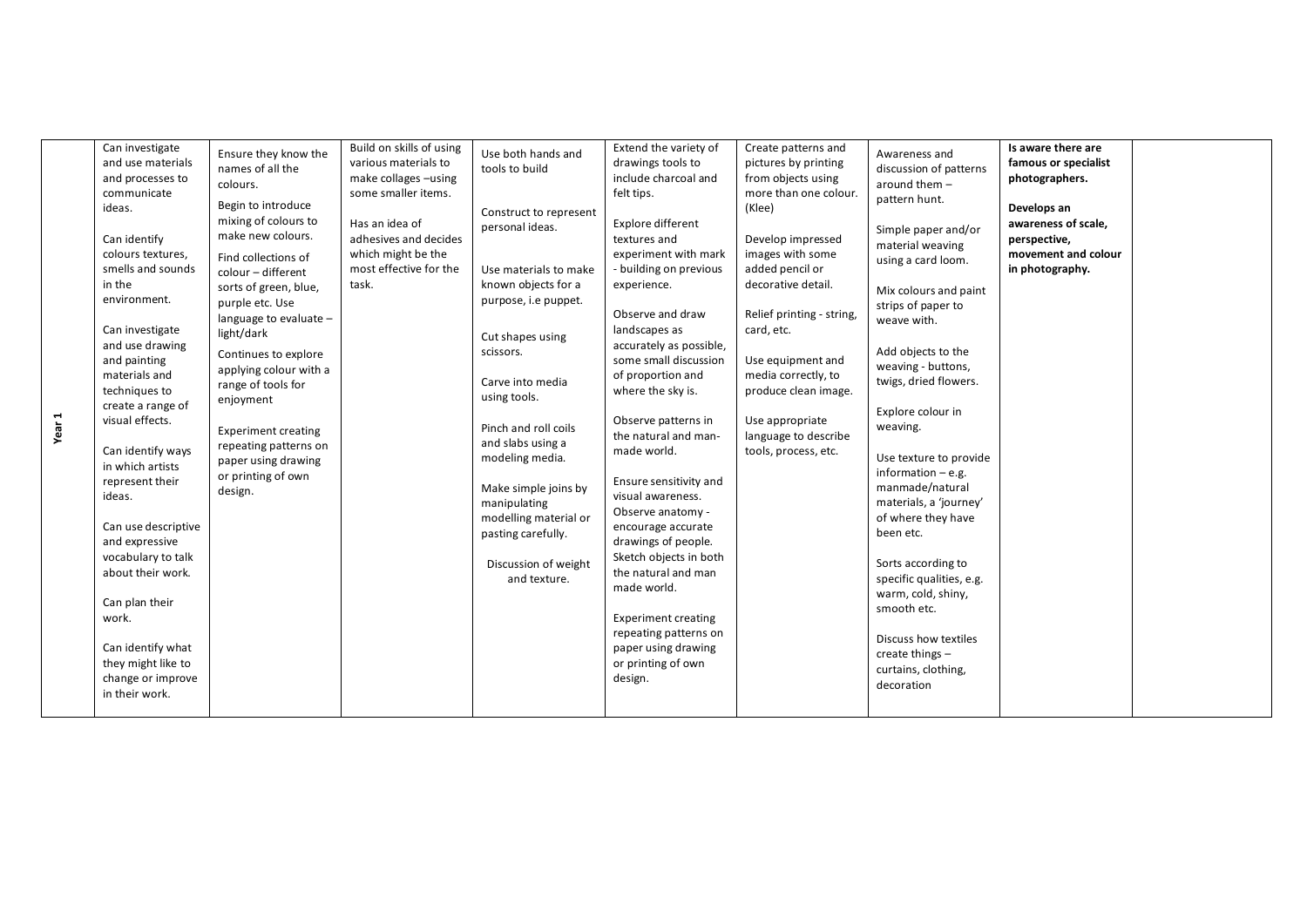|      | Can investigate    | Begin to describe      | Use various collage     |                         |                        |                          |                        | Alters images through   |  |
|------|--------------------|------------------------|-------------------------|-------------------------|------------------------|--------------------------|------------------------|-------------------------|--|
|      | and use drawing,   | colours by objects -   | materials to make a     | Awareness of natural    | Continue as Year 1 to  | Use printmaking as a     | Experiment by          | collage, jigsaws,       |  |
|      | printmaking,       | 'raspberry pink,       | specific picture.       | and man made forms      | experiment with tools  | means of drawing         | arranging, folding,    | positives and negative  |  |
|      | collage and        | sunshine yellow'       |                         | and environments        | and surfaces.          | Create order,            | repeating,             | shapes.                 |  |
|      | photography to     |                        | Develop skills of       | Expression of personal  |                        | symmetry, irregularity   | overlapping, regular   |                         |  |
|      | communicate        | Make as many tones     | overlapping and         | experiences and ideas   |                        |                          | and irregular          | <b>Experiments with</b> |  |
|      | ideas.             | of one colour as       | overlaying.             | in work                 | Continue to draw a     | <b>Extends repeating</b> | patterning.            | lenses e.g. telescope,  |  |
|      |                    | possible using primary |                         |                         | way of recording       | patterns - overlapping,  |                        | camera, video,          |  |
|      | Can explain how    | colours and white.     | Develop an awareness    | Also able to shape and  | experiences and        | using two contrasting    | Look at natural and    | magnifying glass,       |  |
|      | they created       |                        | of contrasts in texture | form from direct        | feelings.              | colours etc              | manmade patterns       | binoculars and is       |  |
|      | certain effects.   | Darken colours         | and colour.             | observation             | Look at drawings and   | Still prints with a      | and discuss.           | aware of their effect   |  |
|      |                    | without using black    |                         |                         | comment                | growing range of         |                        | on images.              |  |
|      | Can explore ideas  |                        |                         | Use a range of          | thoughtfully, begin to | objects, including       | Develop skills of      |                         |  |
|      | about shape and    | Mix colours to match   |                         | decorative              | discuss use of         | manmade and natural      | overlapping and        |                         |  |
|      | pattern.           | those of the natural   |                         | techniques: applied,    | shadows, use of light  | printing tools           | overlaying to create   |                         |  |
|      |                    | world - colours that   |                         | impressed, painted,     | and dark.              |                          | effects.               |                         |  |
| 2    | Can use their      | might have a less      |                         | etc.                    |                        | Talk simply about own    |                        |                         |  |
| Year | observations to    | defined name           |                         |                         |                        | work and that of other   | Use large eyed         |                         |  |
|      | help them plan     |                        |                         | Use a range of tools    | Sketch to make quick   | artists. (Warhol,        | needles, different     |                         |  |
|      | their work.        | Experience using       |                         | for shaping, mark       | records of something.  | Hokusai, etc.)           | thicknesses of thread  |                         |  |
|      |                    | colour on a large      |                         | making, etc.            | Work out ideas         |                          | and different sized    |                         |  |
|      | Can suggest ways   | scale, A3/A2           |                         |                         | through drawing        | Identify the different   | running stitches to    |                         |  |
|      | of improving their | playground.            |                         | Construct from found    |                        | forms printing takes:    | draw with.             |                         |  |
|      | own work.          |                        |                         | junk materials.         |                        | books, pictures,         |                        |                         |  |
|      |                    |                        |                         |                         |                        | wallpaper, fabrics, etc. | Simple appliqué work   |                         |  |
|      |                    |                        |                         | Replicate patterns and  |                        |                          | attaching material     |                         |  |
|      |                    |                        |                         | textures in a 3-D form. |                        |                          | shapes to fabric with  |                         |  |
|      |                    |                        |                         |                         |                        |                          | running stitches.      |                         |  |
|      |                    |                        |                         | Begin to make simple    |                        |                          |                        |                         |  |
|      |                    |                        |                         | thoughts about own      |                        |                          | Start to explore other |                         |  |
|      |                    |                        |                         | work and that of other  |                        |                          | simple stitches -      |                         |  |
|      |                    |                        |                         | sculptors. (Moore,      |                        |                          | backstitch, cross-     |                         |  |
|      |                    |                        |                         | African, Native         |                        |                          | stitch.                |                         |  |
|      |                    |                        |                         | American,               |                        |                          |                        |                         |  |
|      |                    |                        |                         | Goldsworthy)            |                        |                          |                        |                         |  |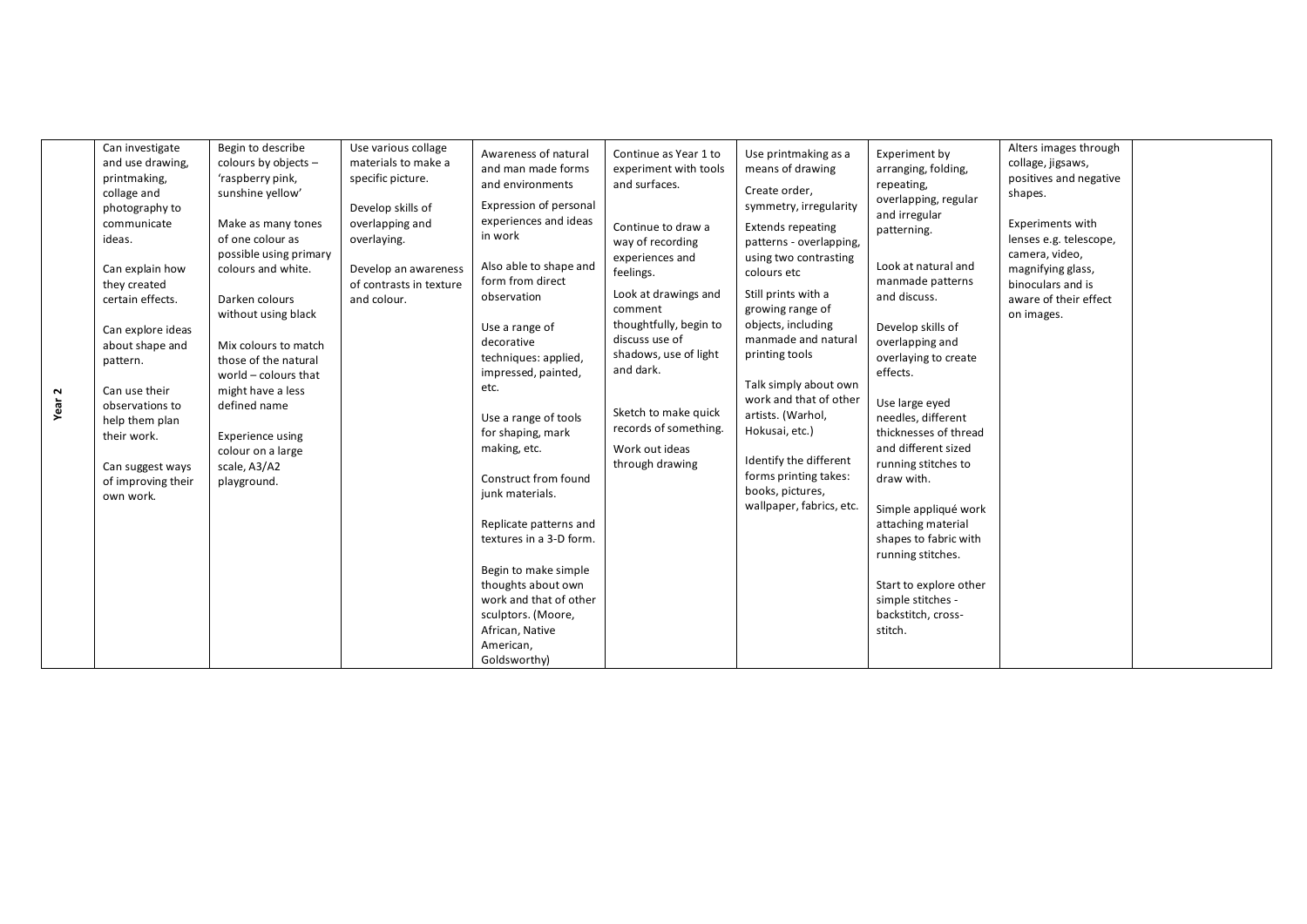| $\blacksquare$<br>Milestone | • Respond to<br>ideas and<br>starting points.<br>• Explore ideas<br>and collect visual<br>information.<br>$\bullet$ Explore<br>different<br>methods and<br>materials as<br>ideas develop. | • Use thick and thin<br>brushes.<br>• Mix primary<br>colours to make<br>secondary.<br>• Add white to<br>colours to make<br>tints and black<br>to colours to make<br>tones.<br>• Create colour<br>wheels. | Use a combination<br>of materials that<br>are cut,<br>torn and glued.<br>• Sort and arrange<br>materials.<br>• Mix materials to<br>create texture. | $\bullet$ Use a<br>combination of<br>shapes.<br>• Include lines and<br>texture.<br>• Use rolled up<br>paper, straws,<br>paper, card and<br>clay as materials.<br>• Use techniques<br>such as rolling.<br>cutting,<br>moulding and<br>carving. | Draw lines of<br>different sizes and<br>thickness.<br>• Colour (own<br>work) neatly<br>following the lines.<br>• Show pattern and<br>texture by adding<br>dots and lines.<br>• Show different<br>tones by using<br>coloured pencils. | • Use repeating or<br>overlapping shapes.<br>• Mimic print from<br>the environment<br>(e.g. wallpapers).<br>• Use objects to<br>create prints (e.g.<br>fruit, vegetables or<br>sponges).<br>• Press, roll, rub<br>and stamp to make<br>prints. | • Use weaving to<br>create a pattern.<br>• Join materials<br>using glue and/or a<br>stitch.<br>• Use plaiting.<br>• Use dip dye<br>techniques. | • Use a wide range<br>of tools to create<br>different textures,<br>lines, tones, colours<br>and shapes. | • Describe the work<br>of notable artists,<br>artisans and<br>designers.<br>• Use some of the<br>ideas of artists<br>studied to<br>create pieces. |
|-----------------------------|-------------------------------------------------------------------------------------------------------------------------------------------------------------------------------------------|----------------------------------------------------------------------------------------------------------------------------------------------------------------------------------------------------------|----------------------------------------------------------------------------------------------------------------------------------------------------|-----------------------------------------------------------------------------------------------------------------------------------------------------------------------------------------------------------------------------------------------|--------------------------------------------------------------------------------------------------------------------------------------------------------------------------------------------------------------------------------------|------------------------------------------------------------------------------------------------------------------------------------------------------------------------------------------------------------------------------------------------|------------------------------------------------------------------------------------------------------------------------------------------------|---------------------------------------------------------------------------------------------------------|---------------------------------------------------------------------------------------------------------------------------------------------------|
|-----------------------------|-------------------------------------------------------------------------------------------------------------------------------------------------------------------------------------------|----------------------------------------------------------------------------------------------------------------------------------------------------------------------------------------------------------|----------------------------------------------------------------------------------------------------------------------------------------------------|-----------------------------------------------------------------------------------------------------------------------------------------------------------------------------------------------------------------------------------------------|--------------------------------------------------------------------------------------------------------------------------------------------------------------------------------------------------------------------------------------|------------------------------------------------------------------------------------------------------------------------------------------------------------------------------------------------------------------------------------------------|------------------------------------------------------------------------------------------------------------------------------------------------|---------------------------------------------------------------------------------------------------------|---------------------------------------------------------------------------------------------------------------------------------------------------|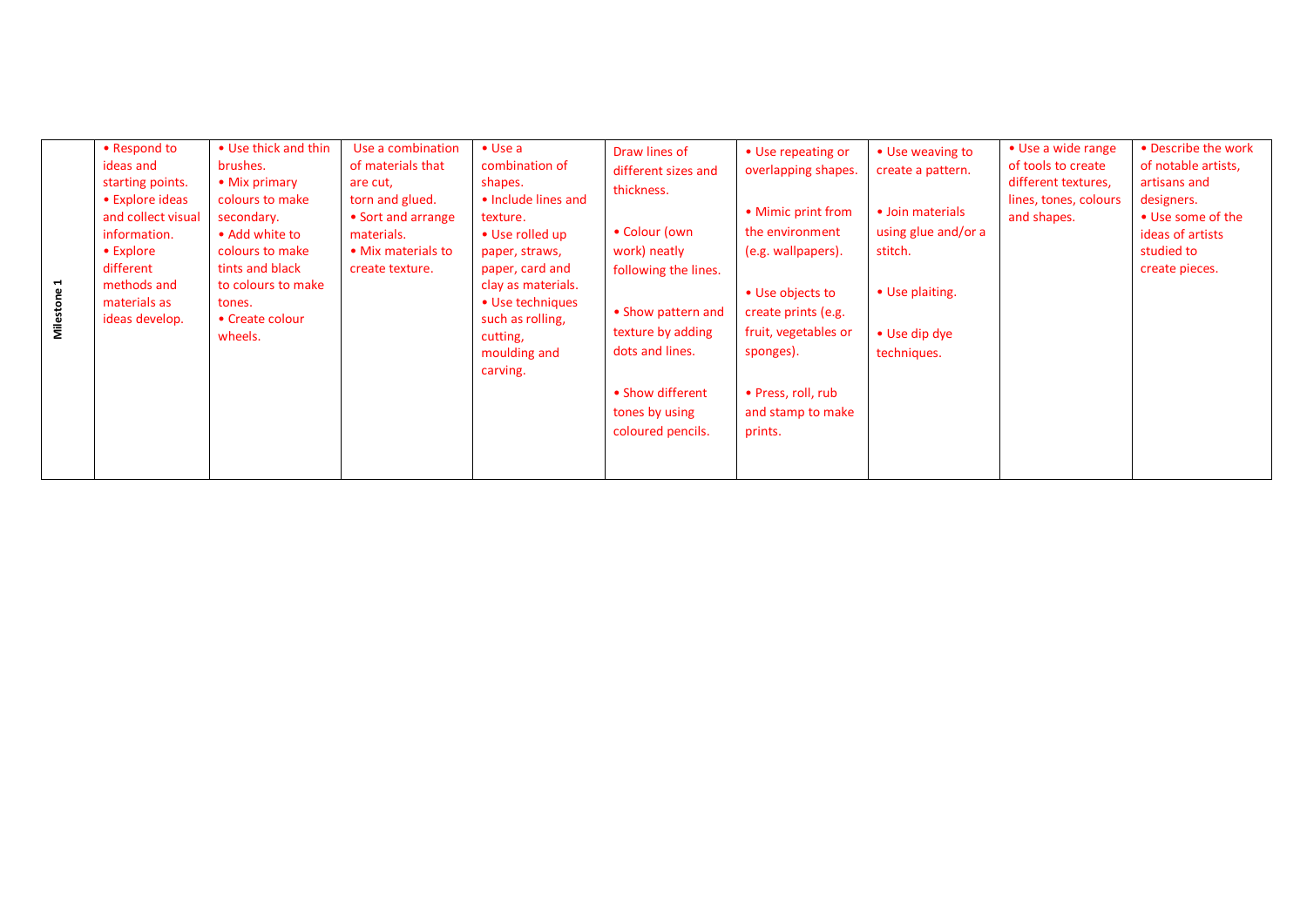|      | Can record first-                | <b>Extend exploring</b>         | <b>Experiments with</b> | Use the equipment      | Experiment with the    | Use the equipment                              | Make patterns on a      | <b>Explores creating</b> |  |
|------|----------------------------------|---------------------------------|-------------------------|------------------------|------------------------|------------------------------------------------|-------------------------|--------------------------|--|
|      | hand observations.               | colour mixing to                | creating mood, feeling  | and media with         | potential of various   | and media with                                 | range of surfaces, in   | slides using felt-pens.  |  |
|      |                                  | applying colour                 | and movement.           | increasing confidence. | pencils (2B - HB) to   | increasing confidence.                         | clay, dough, on fabric, | Feathers, gauzes and     |  |
|      | Can experiment                   | mixing.                         |                         |                        | show tone, texture     |                                                | paper, chalk on         | food dyes.               |  |
|      | with painting                    |                                 | Interprets stories,     | Shape, form, model     | etc.                   | Use relief and                                 | playground              |                          |  |
|      | techniques.                      | Make colour wheels              | music poems and         | and construct from     |                        | impressed printing                             |                         | Is aware that            |  |
|      |                                  | to show primary and             | other stimuli using     | observation and / or   | Encourage close        | processes.                                     | Link to Maths-          | movement can be          |  |
|      | Can organise and                 | secondary colours.              | collage.                | imagination with       | observation of objects |                                                | symmetry                | photographed in small    |  |
|      | combine shapes,                  |                                 |                         | increasing confidence. | in both the natural    | Use sketchbook for                             |                         | slides.                  |  |
|      | colours, patterns                | Introduce different             |                         |                        | and man made world.    | recording                                      | Use smaller eved        |                          |  |
|      | and textures, using              | types of brushes for            |                         | Plan and develop       |                        | textures/patterns.                             | needles and finer       | Can make a               |  |
|      | mixed media.                     | specific purposes.              |                         | ideas in sketchbook    | Observe and draw       |                                                | threads.                | photobook showing        |  |
|      |                                  |                                 |                         | and make simple        | simple shapes.         | Use language                                   |                         | the effect of            |  |
|      | Can explore how                  | Begin to apply colour           |                         | choices about media.   |                        | appropriate to skill.                          | Use colour to express   | movement.                |  |
|      | shape and colour                 | using dotting,                  |                         |                        | Draw both the          |                                                | an idea in weaving -    |                          |  |
|      | can be organised                 | scratching, splashing           |                         | Have an                | positive and negative  | Discuss own work and                           | seasons, moods, or      |                          |  |
|      | and combined to                  | to imitate an artist.           |                         | understanding of       | shapes i.e draw both   | that of other artists.                         | create a picture -      |                          |  |
|      | create patterns for              |                                 |                         | different adhesives    | the outline of the     | (packaging, Hiroshige,                         | swamp, seascape.        |                          |  |
| m    | different purposes.              | Pointillism - control           |                         | and methods of         | object and the shapes  | Escher, etc.)                                  |                         |                          |  |
| Year |                                  | over coloured dots, so          |                         | construction           | it creates within it.  |                                                | Awareness of the        |                          |  |
|      | Can identify<br>similarities and | tone and shading is<br>evident. |                         |                        | Make initial sketches  | Explores images                                | nature of materials     |                          |  |
|      | differences                      |                                 |                         | Begin to have some     | as a preparation for   | through monoprinting<br>on a variety of papers | and surfaces - fragile, |                          |  |
|      | between their own                |                                 |                         | thought towards size   | painting and other     |                                                | tough, durable.         |                          |  |
|      | and other                        |                                 |                         |                        | work.                  | Explore colour mixing                          |                         |                          |  |
|      | children's work.                 |                                 |                         | Simple discussion      |                        | through overlapping                            | Tie dying, batik - ways |                          |  |
|      |                                  |                                 |                         | about aesthetics       | Encourage more         | colour prints                                  | of colouring or         |                          |  |
|      | Can suggest                      |                                 |                         |                        | accurate drawings of   | deliberately.                                  | patterning material.    |                          |  |
|      | improvements to                  |                                 |                         |                        | people - particularly  |                                                |                         |                          |  |
|      | their own work.                  |                                 |                         |                        | faces looking closely  | Pointillism                                    | Look at artists         |                          |  |
|      |                                  |                                 |                         |                        | at where feature and   |                                                | Linda Caverley, Ellen   |                          |  |
|      | Create own                       |                                 |                         |                        | the detail they have.  |                                                | Jackson, Alison King    |                          |  |
|      | patterns using ICT               |                                 |                         |                        |                        | Use the environment                            |                         |                          |  |
|      |                                  |                                 |                         |                        |                        | and other sources                              |                         |                          |  |
|      |                                  |                                 |                         |                        |                        | to make own patterns,                          |                         |                          |  |
|      |                                  |                                 |                         |                        |                        | printing, rubbing.                             |                         |                          |  |
|      |                                  |                                 |                         |                        |                        | Use sketchbooks to                             |                         |                          |  |
|      |                                  |                                 |                         |                        |                        | design own motif to                            |                         |                          |  |
|      |                                  |                                 |                         |                        |                        | repeat.                                        |                         |                          |  |
|      |                                  |                                 |                         |                        |                        |                                                |                         |                          |  |
|      |                                  |                                 |                         |                        |                        |                                                |                         |                          |  |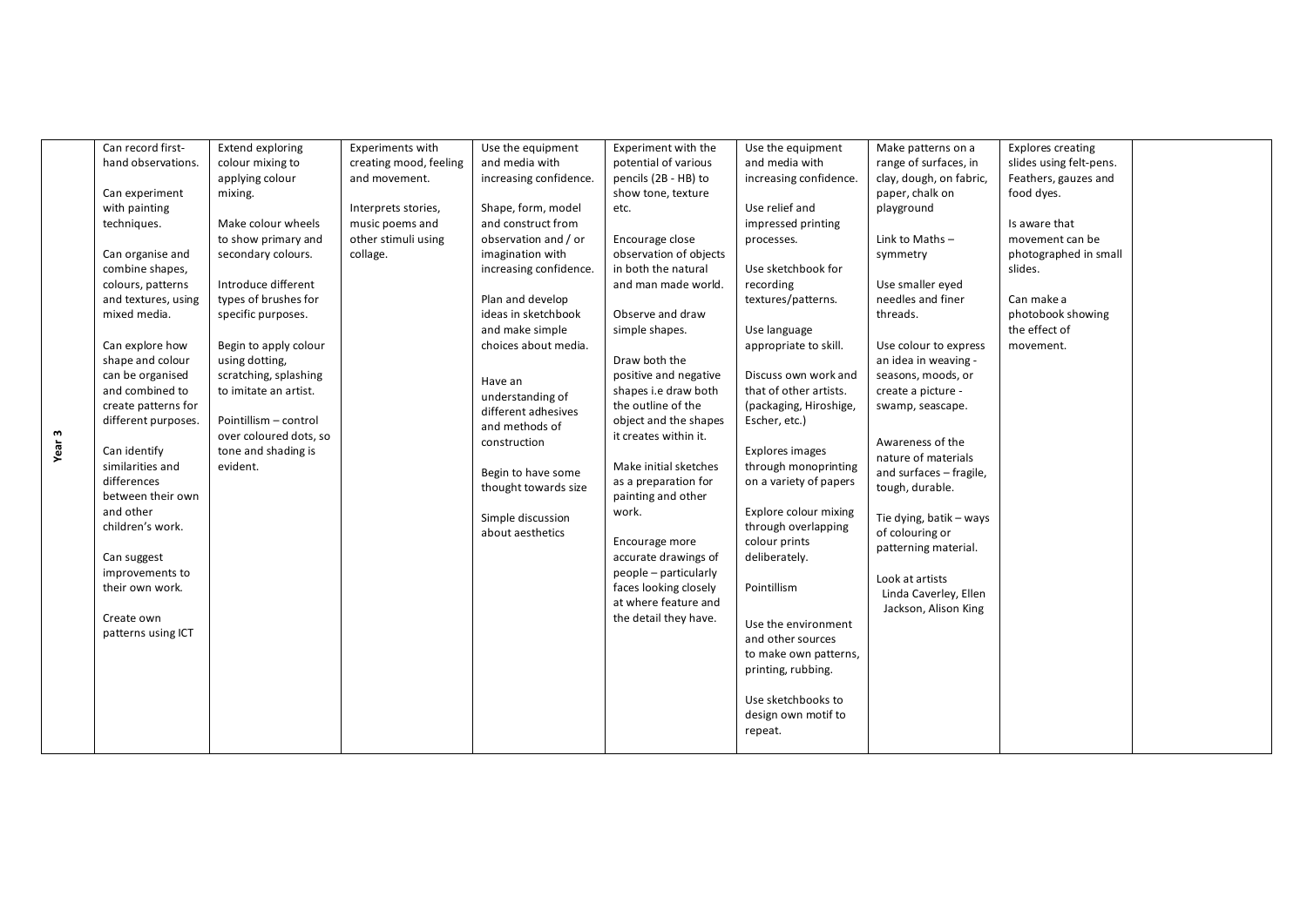|        | Can compare and      | Make the colours          | Uses the natural       | Plan and develop           | Identify and draw the  | Use sketchbook for     | Consider different        | Explore negative and | Look at various artists    |
|--------|----------------------|---------------------------|------------------------|----------------------------|------------------------|------------------------|---------------------------|----------------------|----------------------------|
|        | comment on how       | shown on a                | environment or         | ideas in sketchbook        | effect of light        | recording              | types of mark making      | positive.            | creation of pattern and    |
|        | visual and other     | commercial colour         | townscape as           | and make informed          | (shadows) on a         | textures/patterns.     | to make patterns.         |                      | discuss effect, ie. Gaudi, |
|        | effects are used to  | chart.                    | stimulus.              | choices about media.       | surface, on objects    |                        |                           | Use a pinhold camera | Matisse, Escher,           |
|        | convey ideas and     |                           |                        |                            | and people.            | Use language           | Link to Maths $-$         | close up and distant | aboriginal art)            |
|        | feelings.            | Mix and match             | Selects and chooses    | <b>Experienced surface</b> |                        | appropriate to skill.  | tessellation (Escher)     | images and           |                            |
|        |                      | colours to those in a     | materials to achieve a | patterns / textures.       | Introduce the          |                        | Geometry, shape lines     | movements.           |                            |
|        | Can record           | work of art.              | specific outcome.      |                            | concepts of scale and  | Interpret              | (Mondrian/klee)           |                      |                            |
|        | observations.        |                           |                        | Work safely, to            | proportion.            | environmental and      |                           |                      |                            |
|        | Can use their        | Work with one colour      |                        | organize working area      |                        | manmade patterns       | Use a wider variety of    |                      |                            |
|        | sketchbook           | against a variety of      |                        | and clear away.            | Encourage more         | and form               | stitches to 'draw' with   |                      |                            |
|        | drawings to inform   | backgrounds.              |                        |                            | accurate drawings of   |                        | and develop pattern       |                      |                            |
|        | their design.        |                           |                        | Discuss own work and       | whole people,          | Discuss the nature of  | and texture $-$ e.g. zig  |                      |                            |
|        |                      | Observe colours on        |                        | work of other              | building on their work | effects able to modify | zag stitch, chain stitch, |                      |                            |
|        | Can investigate      | hands and faces - mix     |                        | sculptors with             | on facial features to  | and adapt print as     | seeding.                  |                      |                            |
|        | lines, shapes,       | flesh colours.            |                        | comparisons made.          | include proportion,    | work progresses.       |                           |                      |                            |
|        | colours and          |                           |                        | (Hepworth, Arp,            | placement and shape    |                        | Start to place more       |                      |                            |
|        | textures.            | Advise and question       |                        | Nevelson, Gabo, etc)       | of body.               | Explores images and    | emphasis on               |                      |                            |
|        |                      | suitable equipment        |                        | Consider light and         |                        | recreates texture      | observation and           |                      |                            |
| Year 4 | Can combine a        | for the task e.g. size of |                        | shadow, space and          | Work on a variety of   | through deliberate     | design of textural art.   |                      |                            |
|        | variety of painting, | paintbrush or paper       |                        | size.                      | scales, A4 (wrist      | selection of materials |                           |                      |                            |
|        | print-making and     | needed.                   |                        |                            | movement), larger (to  | wallpaper, string,     | Use initial sketches to   |                      |                            |
|        | collage techniques   |                           |                        |                            | involve development    | polystyrene etc        | aid work.                 |                      |                            |
|        | to enhance their     | Use colour to reflect     |                        | Investigate, analyse       | of arm and upper       |                        |                           |                      |                            |
|        | work.                | mood (matisse)            |                        | and interpret natural      | body movement and      |                        | Continue                  |                      |                            |
|        |                      |                           |                        | and manmade forms          | visual perceptions)    |                        | experimenting with        |                      |                            |
|        | Can explain their    |                           |                        | of construction.           |                        |                        | creating mood,            |                      |                            |
|        | choice of content,   |                           |                        |                            | Computer generated     |                        | feeling, movement         |                      |                            |
|        | form, materials      |                           |                        |                            | drawings.              |                        | and areas of interest.    |                      |                            |
|        | and techniques.      |                           |                        |                            |                        |                        |                           |                      |                            |
|        |                      |                           |                        |                            | Drawing from           |                        | Look at fabrics from      |                      |                            |
|        | Can identify         |                           |                        |                            | direction              |                        | other countries and       |                      |                            |
|        | similarities         |                           |                        |                            |                        |                        | discuss. Compare with     |                      |                            |
|        | between their own    |                           |                        |                            |                        |                        | own. Discuss different    |                      |                            |
|        | and others' work.    |                           |                        |                            |                        |                        | types of fabric.          |                      |                            |
|        |                      |                           |                        |                            |                        |                        |                           |                      |                            |
|        | Can adapt and        |                           |                        |                            |                        |                        |                           |                      |                            |
|        | improve their        |                           |                        |                            |                        |                        |                           |                      |                            |
|        | work.                |                           |                        |                            |                        |                        |                           |                      |                            |
|        |                      |                           |                        |                            |                        |                        |                           |                      |                            |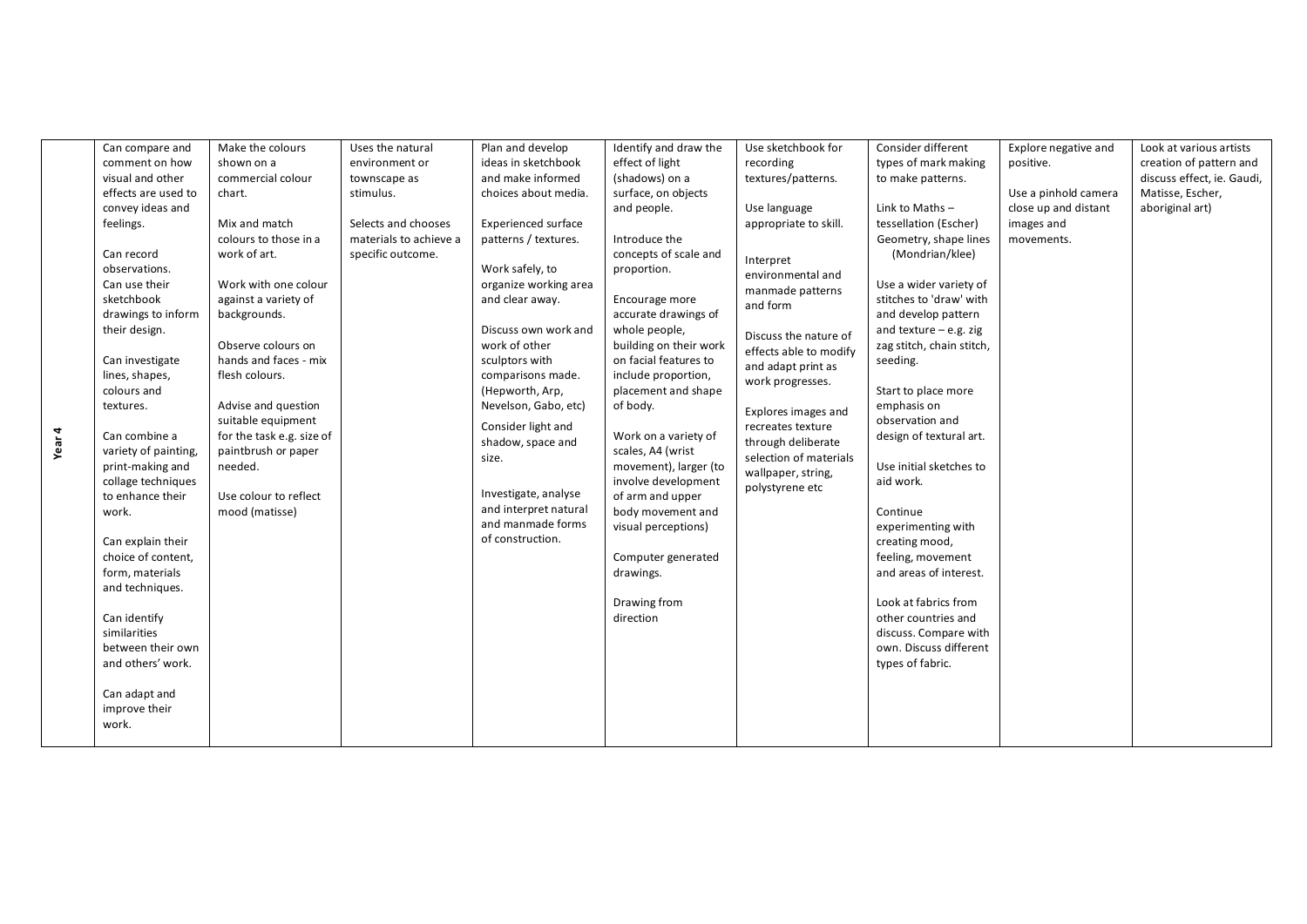| $\mathbf{N}$<br>Milestone | • Develop ideas<br>from starting<br>points<br>throughout the<br>curriculum.<br>• Collect<br>information,<br>sketches and<br>resources.<br>• Adapt and<br>refine ideas as<br>they progress.<br>• Explore ideas<br>in a variety of<br>ways.<br>• Comment on<br>artworks using<br>visual language. | • Use a number of<br>brush techniques<br>using thick<br>and thin brushes to<br>produce shapes,<br>textures,<br>patterns and lines.<br>• Mix colours<br>effectively.<br>• Use watercolour<br>paint to produce<br>washes for<br>backgrounds then<br>add detail.<br>• Experiment with<br>creating mood with<br>colour. | • Select and<br>arrange materials<br>for a striking<br>effect.<br>• Ensure work is<br>precise.<br>• Use coiling,<br>overlapping,<br>tessellation, mosaic<br>and montage. | • Create and<br>combine shapes to<br>create<br>recognisable forms<br>(e.g. shapes made<br>from<br>nets or solid<br>materials).<br>· Include texture<br>that conveys<br>feelings,<br>expression or<br>movement.<br>• Use clay and<br>other mouldable<br>materials.<br>• Add materials to<br>provide interesting<br>detail. | • Use different<br>hardnesses of<br>pencils to<br>show line, tone and<br>texture.<br>• Annotate<br>sketches to explain<br>and<br>elaborate ideas.<br>• Sketch lightly (no<br>need to use a<br>rubber to correct<br>mistakes).<br>• Use shading to<br>show light and<br>shadow.<br>• Use hatching and<br>cross hatching to<br>show tone and<br>texture. | • Use layers of two<br>or more colours.<br>• Replicate patterns<br>observed in natural<br><b>or</b><br>built environments.<br>• Make printing<br>blocks (e.g. from<br>coiled string glued<br>to a block).<br>• Make precise<br>repeating patterns. | • Shape and stitch<br>materials.<br>• Use basic cross<br>stitch and back<br>stitch.<br>• Colour fabric.<br>• Create weavings.<br>• Quilt, pad and<br>gather fabric. | Create images,<br>video and sound<br>recordings and<br>explain why they<br>were created. | • Replicate some of<br>the techniques used<br>by<br>notable artists,<br>artisans and<br>designers.<br>• Create original<br>pieces that are<br>influenced by<br>studies of others. |
|---------------------------|-------------------------------------------------------------------------------------------------------------------------------------------------------------------------------------------------------------------------------------------------------------------------------------------------|---------------------------------------------------------------------------------------------------------------------------------------------------------------------------------------------------------------------------------------------------------------------------------------------------------------------|--------------------------------------------------------------------------------------------------------------------------------------------------------------------------|---------------------------------------------------------------------------------------------------------------------------------------------------------------------------------------------------------------------------------------------------------------------------------------------------------------------------|--------------------------------------------------------------------------------------------------------------------------------------------------------------------------------------------------------------------------------------------------------------------------------------------------------------------------------------------------------|----------------------------------------------------------------------------------------------------------------------------------------------------------------------------------------------------------------------------------------------------|---------------------------------------------------------------------------------------------------------------------------------------------------------------------|------------------------------------------------------------------------------------------|-----------------------------------------------------------------------------------------------------------------------------------------------------------------------------------|
|---------------------------|-------------------------------------------------------------------------------------------------------------------------------------------------------------------------------------------------------------------------------------------------------------------------------------------------|---------------------------------------------------------------------------------------------------------------------------------------------------------------------------------------------------------------------------------------------------------------------------------------------------------------------|--------------------------------------------------------------------------------------------------------------------------------------------------------------------------|---------------------------------------------------------------------------------------------------------------------------------------------------------------------------------------------------------------------------------------------------------------------------------------------------------------------------|--------------------------------------------------------------------------------------------------------------------------------------------------------------------------------------------------------------------------------------------------------------------------------------------------------------------------------------------------------|----------------------------------------------------------------------------------------------------------------------------------------------------------------------------------------------------------------------------------------------------|---------------------------------------------------------------------------------------------------------------------------------------------------------------------|------------------------------------------------------------------------------------------|-----------------------------------------------------------------------------------------------------------------------------------------------------------------------------------|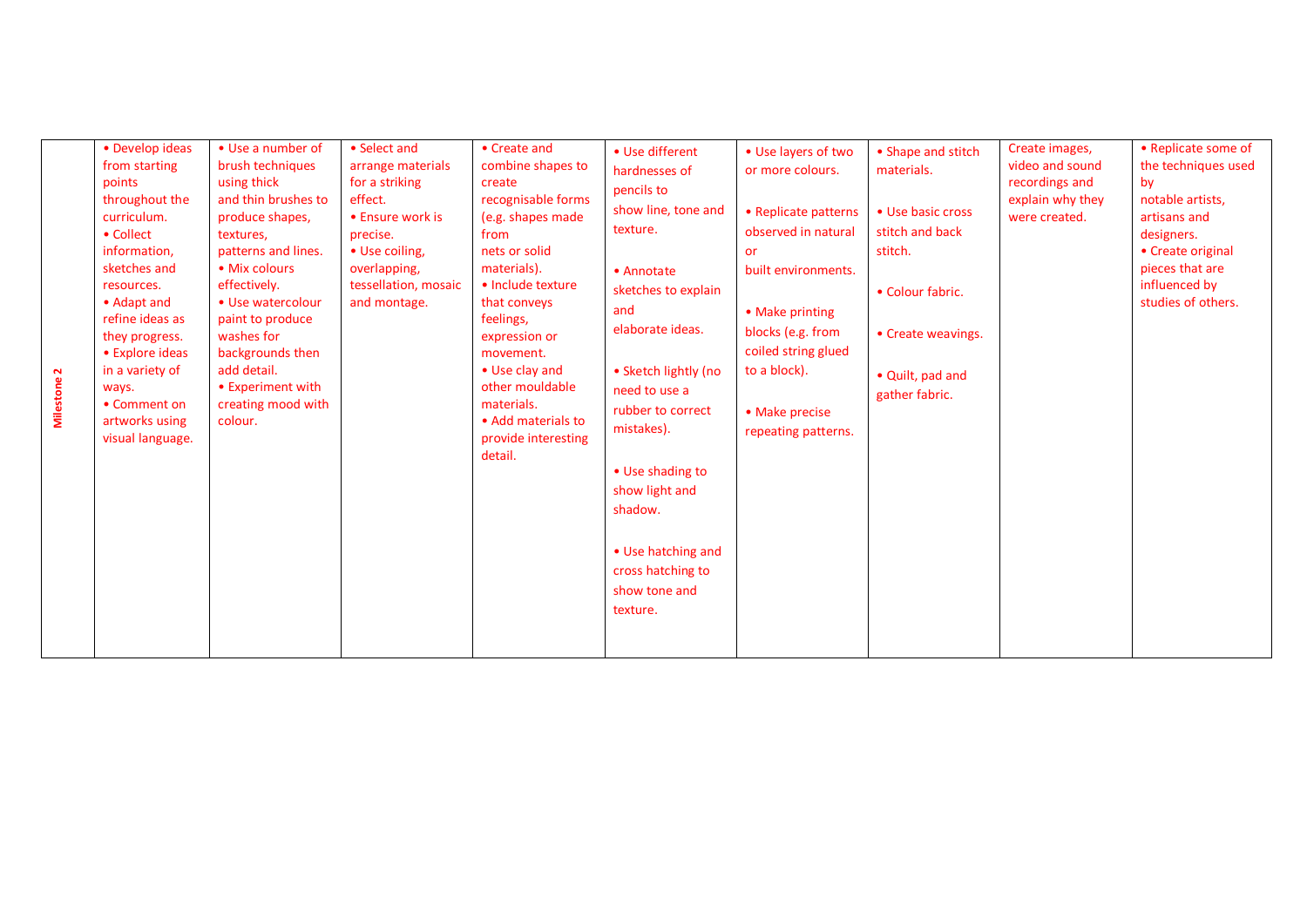|             | Can collect visual<br>and other<br>information for<br>their work in a<br>sketchbook.                                                                                                                                                                                                                                                                              | Controlling and<br>experimenting<br>particular qualities of<br>tone, shades, hue and<br>mood.                                                                                                                                                                                                                                                                                                                                                                                                                                                                                           | Interpret stories,<br>music, poems and use<br>environment and<br>townscapes as stimuli.<br>Embellishes using a                                                                                             | Use sketchbook to<br>inform, plan and<br>develop ideas.<br>Shape, form, model<br>and join with                                                                                                                                                                                                                                                                                                            | Observe and use a<br>variety of techniques<br>to show the effect of<br>light on objects and<br>people e.g. use<br>rubbers to lighten, use                                                                                                                                                                                                                                                                                                                                                                                                                                                | Experienced in<br>combining prints<br>taken from different<br>objects to produce an<br>end piece.                                                                                                                                                                                                                                                                                                   | Organise own<br>patterns<br>Use shape to create<br>patterns<br>Create own abstract                                                                                                                                                                                                                                                                                                                                                     | Superimpose using a<br>combination of<br>techniques and<br>photographs.<br>Uses colour, tone and | Look at various artists<br>creation of pattern and<br>discuss effect, ie.<br>Morris, Sol Lewitt,<br>Matisse (pattern within<br>pattern), Bridget Riley,                                                                 |
|-------------|-------------------------------------------------------------------------------------------------------------------------------------------------------------------------------------------------------------------------------------------------------------------------------------------------------------------------------------------------------------------|-----------------------------------------------------------------------------------------------------------------------------------------------------------------------------------------------------------------------------------------------------------------------------------------------------------------------------------------------------------------------------------------------------------------------------------------------------------------------------------------------------------------------------------------------------------------------------------------|------------------------------------------------------------------------------------------------------------------------------------------------------------------------------------------------------------|-----------------------------------------------------------------------------------------------------------------------------------------------------------------------------------------------------------------------------------------------------------------------------------------------------------------------------------------------------------------------------------------------------------|------------------------------------------------------------------------------------------------------------------------------------------------------------------------------------------------------------------------------------------------------------------------------------------------------------------------------------------------------------------------------------------------------------------------------------------------------------------------------------------------------------------------------------------------------------------------------------------|-----------------------------------------------------------------------------------------------------------------------------------------------------------------------------------------------------------------------------------------------------------------------------------------------------------------------------------------------------------------------------------------------------|----------------------------------------------------------------------------------------------------------------------------------------------------------------------------------------------------------------------------------------------------------------------------------------------------------------------------------------------------------------------------------------------------------------------------------------|--------------------------------------------------------------------------------------------------|-------------------------------------------------------------------------------------------------------------------------------------------------------------------------------------------------------------------------|
| LO.<br>Year | Can organise and<br>combine visual and<br>tactile qualities.<br>Can experiment<br>with and combine<br>materials and<br>processes to<br>design and make a<br>three-dimensional<br>form.<br>Can compare and<br>comment on ideas,<br>methods and<br>approaches used<br>by other artists.<br>Can consider their<br>work at each stage<br>and adapt and<br>improve it. | Explore the use of<br>texture in colour (link<br>to texture unit) with<br>sawdust, glue,<br>shavings, sand and on<br>different surfaces.<br>Considering colour for<br>purposes<br>Use colour to express<br>moods and feelings.<br>Explore the texture of<br>paint - very wet and<br>thin or thick and<br>heavy - add PVA to the<br>paint.<br>Encourage individual<br>identification of<br>suitable equipment<br>for a particular<br>purpose e.g. size of<br>paintbrush or paper<br>needed.<br>Consider artists use of<br>colour and application<br>of it<br>(Pollock, Monet,<br>Chagall | variety of techniques<br>including drawing,<br>painting and printing.<br>Develops and applies<br>knowledge of<br>embellishing<br>techniques, e.g.<br>stitching and printing<br>as a form of<br>expression. | confidence.<br>Produce more<br>intricate patterns and<br>textures.<br>Work directly from<br>observation or<br>imagination with<br>confidence.<br>Take into account the<br>properties of media<br>being used.<br>Discuss and evaluate<br>own work and that of<br>other sculptors in<br>detail (Goldsworthy,<br>Calder, Segal, Leach,<br>recycled sculptures<br>from Africa and India,<br>Giacometti, etc.) | pencil to show tone,<br>Look at the effect of<br>light on an object<br>from different<br>directions.<br>Use a variety of<br>techniques to<br>interpret the texture<br>of a surface e.g. mark<br>making, different<br>textured paint.<br>Produce increasingly<br>accurate drawings of<br>people.<br>Produce increasingly<br>detailed preparatory<br>sketches for painting<br>and other work.<br>Introduce the concept<br>of perspective.<br>Work on a variety of<br>scales and<br>collaboratively.<br>Independently selects<br>materials and<br>techniques to use to<br>create a specific | Experiment with<br>ideas, to plan in<br>sketchbook.<br>Experienced in<br>producing pictorial<br>and patterned prints.<br>Designs prints for<br>fabrics, book covers<br>and wallpaper<br>Makes connections<br>between own work<br>and patterns in their<br>local environment<br>(e.g. curtains,<br>wallpaper)<br>Discuss and evaluate<br>own work and that of<br>others. (Morris,<br>labeling, etc.) | pattern<br>Patterns reflect<br>personal experiences<br>and expression.<br>Creating pattern for<br>purposes e.g.<br>wallpaper, clothes,<br>puppets, boxes,<br>folders, book covers<br>etc.<br>Select and use<br>materials to achieve a<br>specific outcome.<br>Embellish work, using<br>a variety of<br>techniques, including<br>drawing, painting and<br>printing on top of<br>textural work.<br>Consider methods of<br>making fabric. | effects to create a<br>specific mood.                                                            | Miro)<br>Discuss own and artists<br>work, drawing<br>comparisons and<br>reflecting on their own<br>creations.<br>Look at work of other<br>artists using textiles i.e,<br>molly Williams, Jill<br>Denton, Linda Caverley |
|             |                                                                                                                                                                                                                                                                                                                                                                   |                                                                                                                                                                                                                                                                                                                                                                                                                                                                                                                                                                                         |                                                                                                                                                                                                            |                                                                                                                                                                                                                                                                                                                                                                                                           | outcome.                                                                                                                                                                                                                                                                                                                                                                                                                                                                                                                                                                                 |                                                                                                                                                                                                                                                                                                                                                                                                     |                                                                                                                                                                                                                                                                                                                                                                                                                                        |                                                                                                  |                                                                                                                                                                                                                         |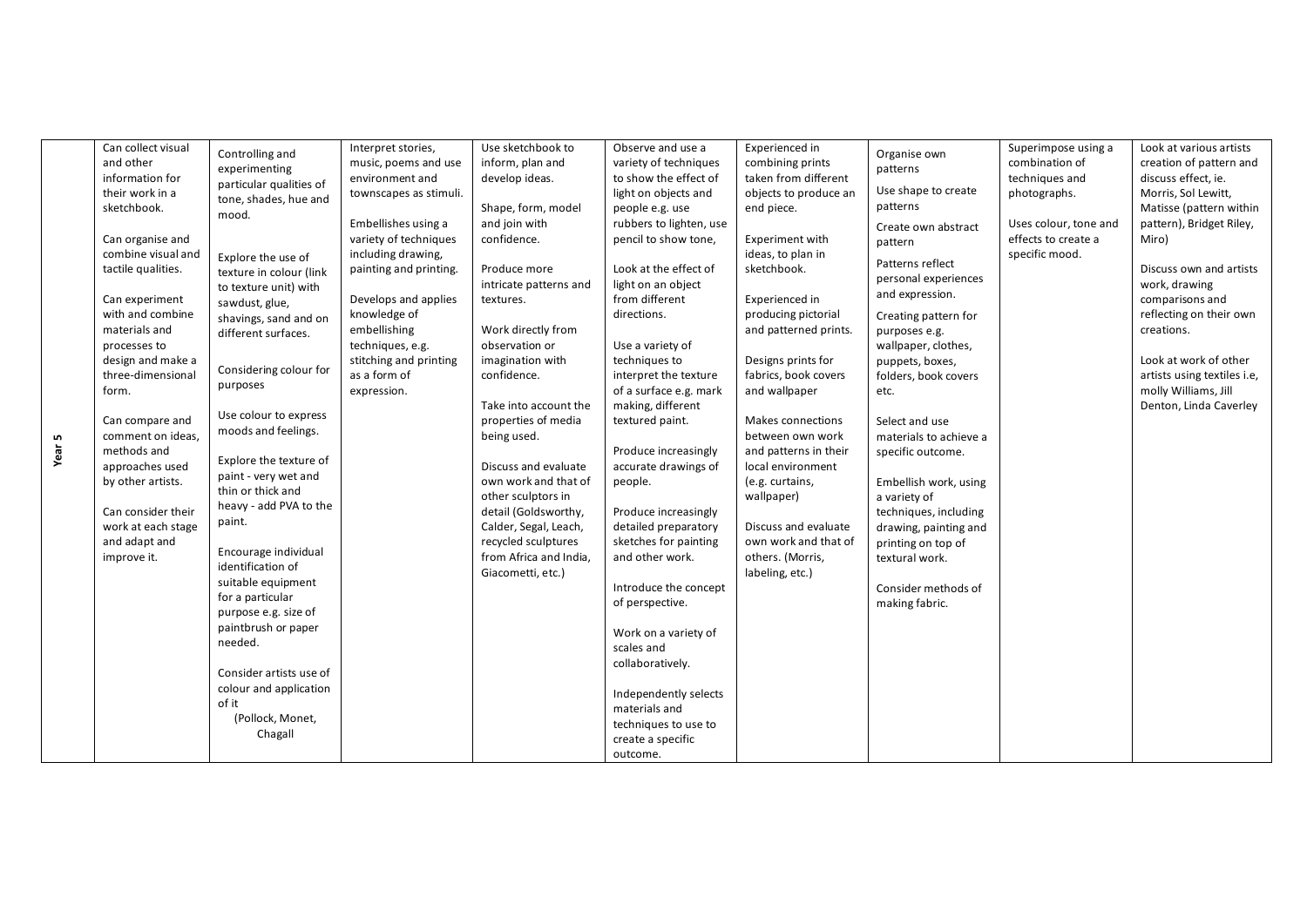|        | Can explore ideas            | As for Year 5 | Develops experience       | Makes imaginative      | As for Year 5 | Builds up drawings      | Develops experience       | Is aware of all basic | <b>Explore printing</b> |
|--------|------------------------------|---------------|---------------------------|------------------------|---------------|-------------------------|---------------------------|-----------------------|-------------------------|
|        | about movement.              |               | in embellishing,          | use of the knowledge   |               | and images of whole     | in embellishing,          | principles and        | techniques using by     |
|        |                              |               | pooling together          | they have acquired of  |               | or parts of items using | pooling together          | processes of          | various artists.        |
|        | Can collect visual           |               | experiences in texture    | tools, techniques and  |               | various techniques,     | experiences in texture    | photography, together |                         |
|        | and other                    |               | to complete a piece $-$   | materials to express   |               | e.g. card, relief       | to complete a piece -     | with some of its      |                         |
|        | information on               |               | applique, drawing,        | own ideas and feelings |               | Recreates a scene       | applique, drawing,        | limitations.          |                         |
|        | how to                       |               | sticking, cutting, paint, |                        |               | remembered,             | sticking, cutting, paint, |                       |                         |
|        | communicate                  |               | weaving, layering etc.    |                        |               | observed or imagined,   | weaving, layering etc.    |                       |                         |
|        | movement in a                |               |                           |                        |               | through collage         |                           |                       |                         |
|        | visual form.                 |               | Applies knowledge of      |                        |               | printing                | Applies knowledge of      |                       |                         |
|        |                              |               | different techniques      |                        |               |                         | different techniques      |                       |                         |
|        | Can investigate a            |               | to express feelings.      |                        |               | Screen printing         | to express feelings.      |                       |                         |
|        | range of materials           |               |                           |                        |               |                         |                           |                       |                         |
|        | and processes and            |               | Use found and             |                        |               | Explore printing        | Use found and             |                       |                         |
|        | combine and                  |               | constructed materials.    |                        |               | techniques using by     | constructed materials.    |                       |                         |
|        | organise line, tone,         |               |                           |                        |               | various artists.        |                           |                       |                         |
|        | shape and colour             |               | Work collaboratively      |                        |               |                         | Work collaboratively      |                       |                         |
|        | to represent their<br>ideas. |               | on a larger scale         |                        |               |                         | on a larger scale         |                       |                         |
| Year 6 |                              |               | Designs an artefact,      |                        |               |                         |                           |                       |                         |
|        | Can compare and              |               | using knowledge of        |                        |               |                         |                           |                       |                         |
|        | comment on ideas,            |               | techniques, for a         |                        |               |                         |                           |                       |                         |
|        | methods and                  |               | specific outcome.         |                        |               |                         |                           |                       |                         |
|        | approaches used in           |               |                           |                        |               |                         |                           |                       |                         |
|        | their own and                |               |                           |                        |               |                         |                           |                       |                         |
|        | others' work.                |               |                           |                        |               |                         |                           |                       |                         |
|        |                              |               |                           |                        |               |                         |                           |                       |                         |
|        | Can adapt and                |               |                           |                        |               |                         |                           |                       |                         |
|        | improve their work           |               |                           |                        |               |                         |                           |                       |                         |
|        | as part of the               |               |                           |                        |               |                         |                           |                       |                         |
|        | process of                   |               |                           |                        |               |                         |                           |                       |                         |
|        | evaluation.                  |               |                           |                        |               |                         |                           |                       |                         |
|        | Can identify ways            |               |                           |                        |               |                         |                           |                       |                         |
|        | in which art can be          |               |                           |                        |               |                         |                           |                       |                         |
|        | used for different           |               |                           |                        |               |                         |                           |                       |                         |
|        | purposes.                    |               |                           |                        |               |                         |                           |                       |                         |
|        |                              |               |                           |                        |               |                         |                           |                       |                         |
|        |                              |               |                           |                        |               |                         |                           |                       |                         |